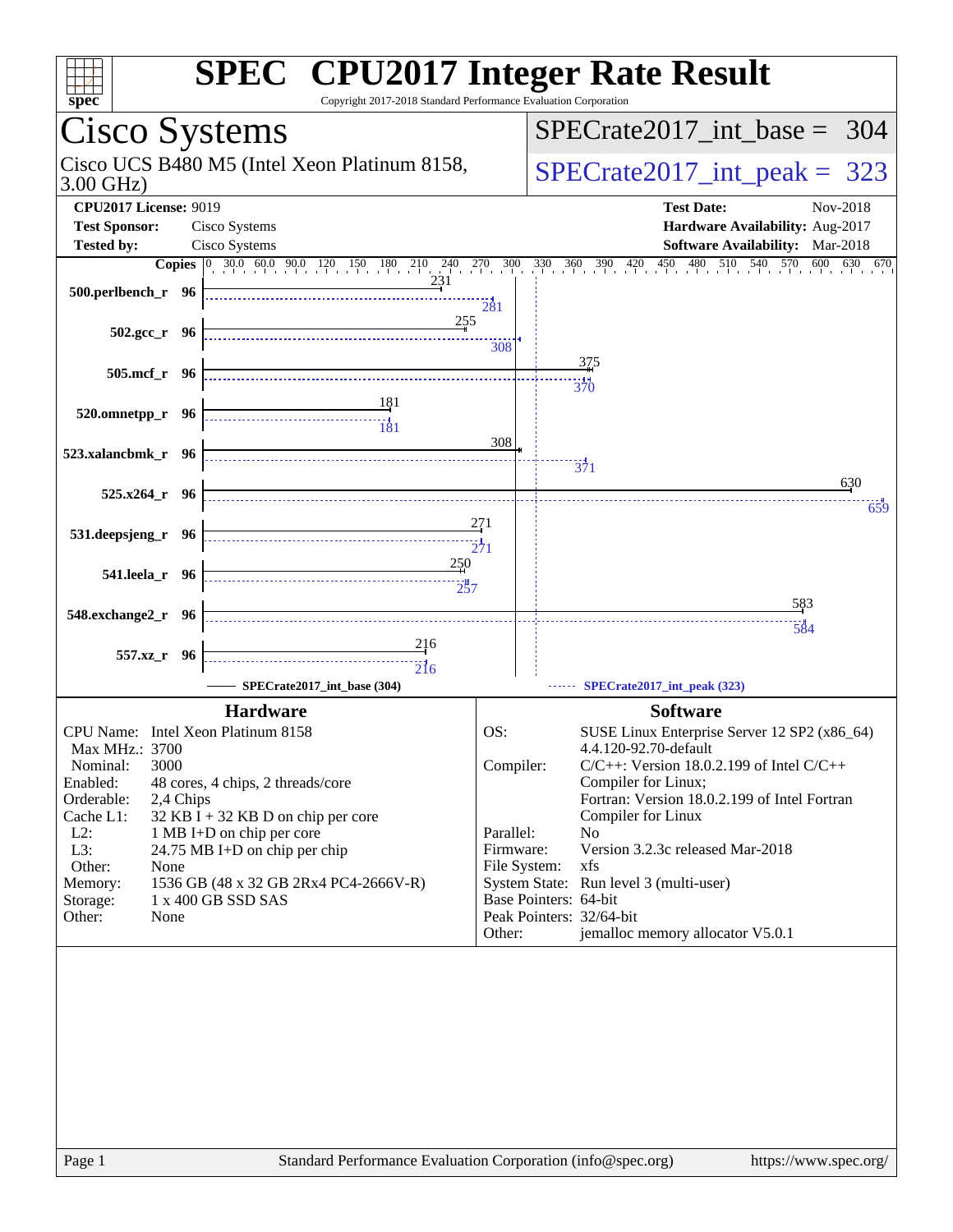

Copyright 2017-2018 Standard Performance Evaluation Corporation

# Cisco Systems

3.00 GHz) Cisco UCS B480 M5 (Intel Xeon Platinum 8158,  $\vert$ [SPECrate2017\\_int\\_peak =](http://www.spec.org/auto/cpu2017/Docs/result-fields.html#SPECrate2017intpeak) 323

[SPECrate2017\\_int\\_base =](http://www.spec.org/auto/cpu2017/Docs/result-fields.html#SPECrate2017intbase) 304

**[CPU2017 License:](http://www.spec.org/auto/cpu2017/Docs/result-fields.html#CPU2017License)** 9019 **[Test Date:](http://www.spec.org/auto/cpu2017/Docs/result-fields.html#TestDate)** Nov-2018 **[Test Sponsor:](http://www.spec.org/auto/cpu2017/Docs/result-fields.html#TestSponsor)** Cisco Systems **[Hardware Availability:](http://www.spec.org/auto/cpu2017/Docs/result-fields.html#HardwareAvailability)** Aug-2017 **[Tested by:](http://www.spec.org/auto/cpu2017/Docs/result-fields.html#Testedby)** Cisco Systems **[Software Availability:](http://www.spec.org/auto/cpu2017/Docs/result-fields.html#SoftwareAvailability)** Mar-2018

### **[Results Table](http://www.spec.org/auto/cpu2017/Docs/result-fields.html#ResultsTable)**

|                                  | <b>Base</b>   |                |       |                |       | <b>Peak</b>    |       |               |                |              |                |              |                |              |
|----------------------------------|---------------|----------------|-------|----------------|-------|----------------|-------|---------------|----------------|--------------|----------------|--------------|----------------|--------------|
| <b>Benchmark</b>                 | <b>Copies</b> | <b>Seconds</b> | Ratio | <b>Seconds</b> | Ratio | <b>Seconds</b> | Ratio | <b>Copies</b> | <b>Seconds</b> | <b>Ratio</b> | <b>Seconds</b> | <b>Ratio</b> | <b>Seconds</b> | <b>Ratio</b> |
| $500.$ perlbench_r               | 96            | 660            | 231   | 661            | 231   | 659            | 232   | 96            | 543            | 282          | 543            | 281          | 543            | <u>281</u>   |
| $502.\text{gcc}$ _r              | 96            | 535            | 254   | 532            | 255   | 533            | 255   | 96            | 443            | 307          | 442            | 308          | 442            | 308          |
| $505$ .mcf r                     | 96            | 415            | 374   | 410            | 378   | 413            | 375   | 96            | 413            | 376          | 419            | 370          | 420            | 370          |
| 520.omnetpp_r                    | 96            | 695            | 181   | 693            | 182   | 695            | 181   | 96            | 698            | 181          | 694            | 181          | 695            | <u>181</u>   |
| 523.xalancbmk r                  | 96            | 329            | 308   | 331            | 306   | 328            | 309   | 96            | 272            | 372          | 273            | 371          | 273            | 371          |
| 525.x264 r                       | 96            | 267            | 629   | 267            | 630   | 267            | 630   | 96            | 255            | 659          | 255            | 659          | 254            | 661          |
| 531.deepsjeng_r                  | 96            | 408            | 270   | 407            | 271   | <b>407</b>     | 271   | 96            | 406            | 271          | 407            | 270          | 406            | 271          |
| 541.leela_r                      | 96            | 637            | 250   | 635            | 250   | 627            | 254   | 96            | 616            | 258          | 620            | 257          | 624            | 255          |
| 548.exchange2_r                  | 96            | 432            | 583   | 432            | 583   | 433            | 581   | 96            | 431            | 584          | 431            | 583          | 430            | 585          |
| 557.xz r                         | 96            | 481            | 216   | 479            | 216   | 478            | 217   | 96            | 480            | 216          | 480            | 216          | 478            | 217          |
| $SPECrate2017$ int base =<br>304 |               |                |       |                |       |                |       |               |                |              |                |              |                |              |
| $CDDCA1 + 2017$ $1.4 - 1.1$      |               |                | 222   |                |       |                |       |               |                |              |                |              |                |              |

**[SPECrate2017\\_int\\_peak =](http://www.spec.org/auto/cpu2017/Docs/result-fields.html#SPECrate2017intpeak) 323**

Results appear in the [order in which they were run](http://www.spec.org/auto/cpu2017/Docs/result-fields.html#RunOrder). Bold underlined text [indicates a median measurement](http://www.spec.org/auto/cpu2017/Docs/result-fields.html#Median).

#### **[Submit Notes](http://www.spec.org/auto/cpu2017/Docs/result-fields.html#SubmitNotes)**

 The numactl mechanism was used to bind copies to processors. The config file option 'submit' was used to generate numactl commands to bind each copy to a specific processor. For details, please see the config file.

### **[Operating System Notes](http://www.spec.org/auto/cpu2017/Docs/result-fields.html#OperatingSystemNotes)**

Stack size set to unlimited using "ulimit -s unlimited"

#### **[General Notes](http://www.spec.org/auto/cpu2017/Docs/result-fields.html#GeneralNotes)**

Environment variables set by runcpu before the start of the run: LD\_LIBRARY\_PATH = "/home/cpu2017/lib/ia32:/home/cpu2017/lib/intel64"

 Binaries compiled on a system with 1x Intel Core i7-4790 CPU + 32GB RAM memory using Redhat Enterprise Linux 7.4 Transparent Huge Pages enabled by default Prior to runcpu invocation Filesystem page cache synced and cleared with: sync; echo 3> /proc/sys/vm/drop\_caches runcpu command invoked through numactl i.e.: numactl --interleave=all runcpu <etc> Yes: The test sponsor attests, as of date of publication, that CVE-2017-5754 (Meltdown) is mitigated in the system as tested and documented. Yes: The test sponsor attests, as of date of publication, that CVE-2017-5753 (Spectre variant 1) is mitigated in the system as tested and documented. Yes: The test sponsor attests, as of date of publication, that CVE-2017-5715 (Spectre variant 2)

**(Continued on next page)**

| Page 2 | Standard Performance Evaluation Corporation (info@spec.org) | https://www.spec.org/ |
|--------|-------------------------------------------------------------|-----------------------|
|        |                                                             |                       |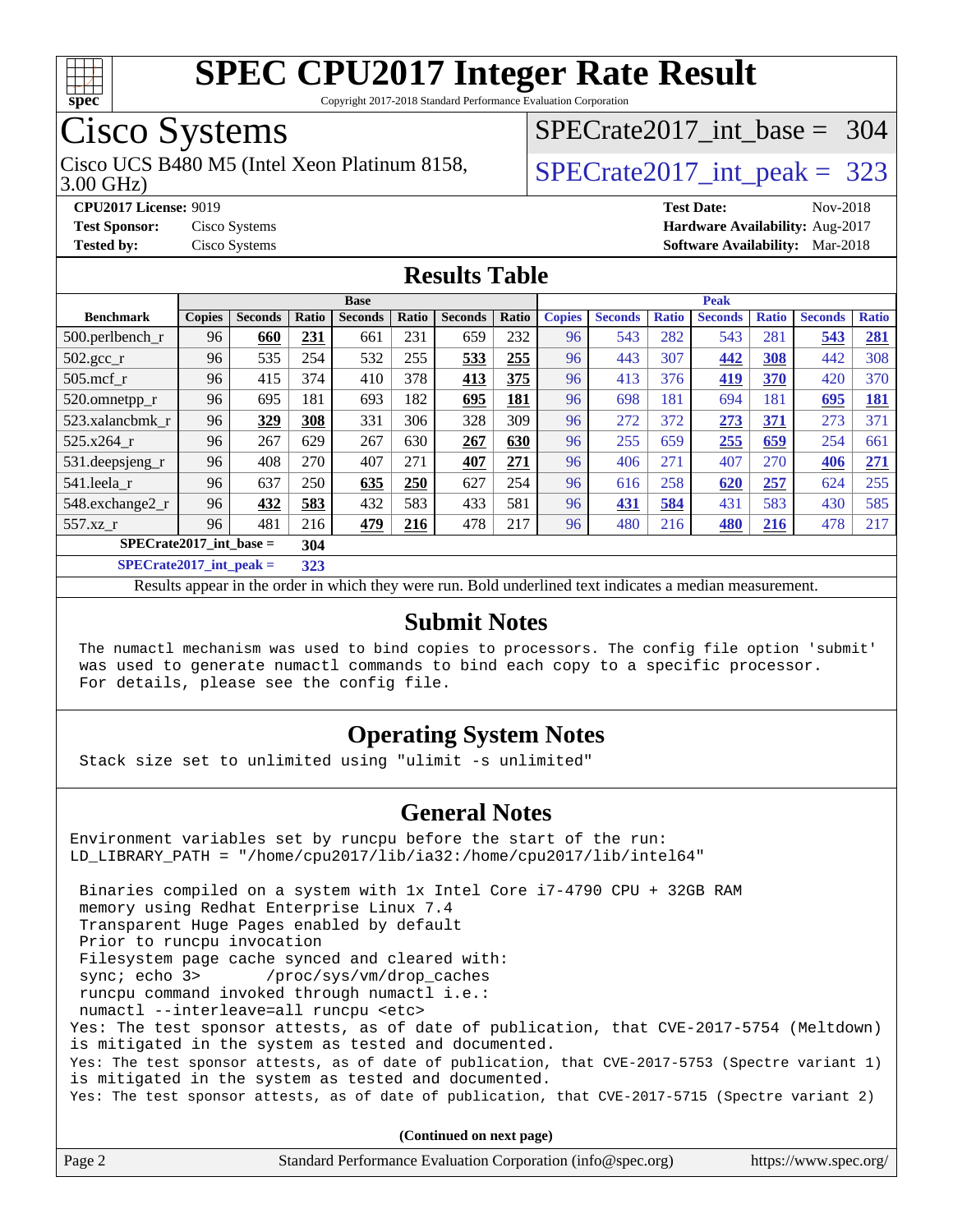

Copyright 2017-2018 Standard Performance Evaluation Corporation

# Cisco Systems

3.00 GHz) Cisco UCS B480 M5 (Intel Xeon Platinum 8158,  $\vert$ [SPECrate2017\\_int\\_peak =](http://www.spec.org/auto/cpu2017/Docs/result-fields.html#SPECrate2017intpeak) 323

[SPECrate2017\\_int\\_base =](http://www.spec.org/auto/cpu2017/Docs/result-fields.html#SPECrate2017intbase) 304

**[Test Sponsor:](http://www.spec.org/auto/cpu2017/Docs/result-fields.html#TestSponsor)** Cisco Systems **[Hardware Availability:](http://www.spec.org/auto/cpu2017/Docs/result-fields.html#HardwareAvailability)** Aug-2017

**[CPU2017 License:](http://www.spec.org/auto/cpu2017/Docs/result-fields.html#CPU2017License)** 9019 **[Test Date:](http://www.spec.org/auto/cpu2017/Docs/result-fields.html#TestDate)** Nov-2018 **[Tested by:](http://www.spec.org/auto/cpu2017/Docs/result-fields.html#Testedby)** Cisco Systems **[Software Availability:](http://www.spec.org/auto/cpu2017/Docs/result-fields.html#SoftwareAvailability)** Mar-2018

#### **[General Notes \(Continued\)](http://www.spec.org/auto/cpu2017/Docs/result-fields.html#GeneralNotes)**

is mitigated in the system as tested and documented.

jemalloc: configured and built at default for 32bit (i686) and 64bit (x86\_64) targets; jemalloc: built with the RedHat Enterprise 7.4, and the system compiler gcc 4.8.5; jemalloc: sources available from jemalloc.net or <https://github.com/jemalloc/jemalloc/releases>

### **[Platform Notes](http://www.spec.org/auto/cpu2017/Docs/result-fields.html#PlatformNotes)**

Page 3 Standard Performance Evaluation Corporation [\(info@spec.org\)](mailto:info@spec.org) <https://www.spec.org/> BIOS Settings: Intel HyperThreading Technology set to Enabled CPU performance set to Enterprise Power Performance Tuning set to OS Controls SNC set to Enabled IMC Interleaving set to 1-way Interleave Patrol Scrub set to Disabled Sysinfo program /home/cpu2017/bin/sysinfo Rev: r5797 of 2017-06-14 96c45e4568ad54c135fd618bcc091c0f running on linux-xy4f Tue Nov 20 23:01:27 2018 SUT (System Under Test) info as seen by some common utilities. For more information on this section, see <https://www.spec.org/cpu2017/Docs/config.html#sysinfo> From /proc/cpuinfo model name : Intel(R) Xeon(R) Platinum 8158 CPU @ 3.00GHz 4 "physical id"s (chips) 96 "processors" cores, siblings (Caution: counting these is hw and system dependent. The following excerpts from /proc/cpuinfo might not be reliable. Use with caution.) cpu cores : 12 siblings : 24 physical 0: cores 0 1 2 3 4 9 10 16 18 19 25 26 physical 1: cores 0 1 2 3 4 9 10 16 18 19 25 26 physical 2: cores 0 1 3 9 10 16 18 19 24 25 26 27 physical 3: cores 0 1 2 3 4 9 10 16 18 19 25 26 From lscpu: Architecture: x86\_64 CPU op-mode(s): 32-bit, 64-bit Byte Order: Little Endian CPU(s): 96 On-line CPU(s) list: 0-95 Thread(s) per core: 2 **(Continued on next page)**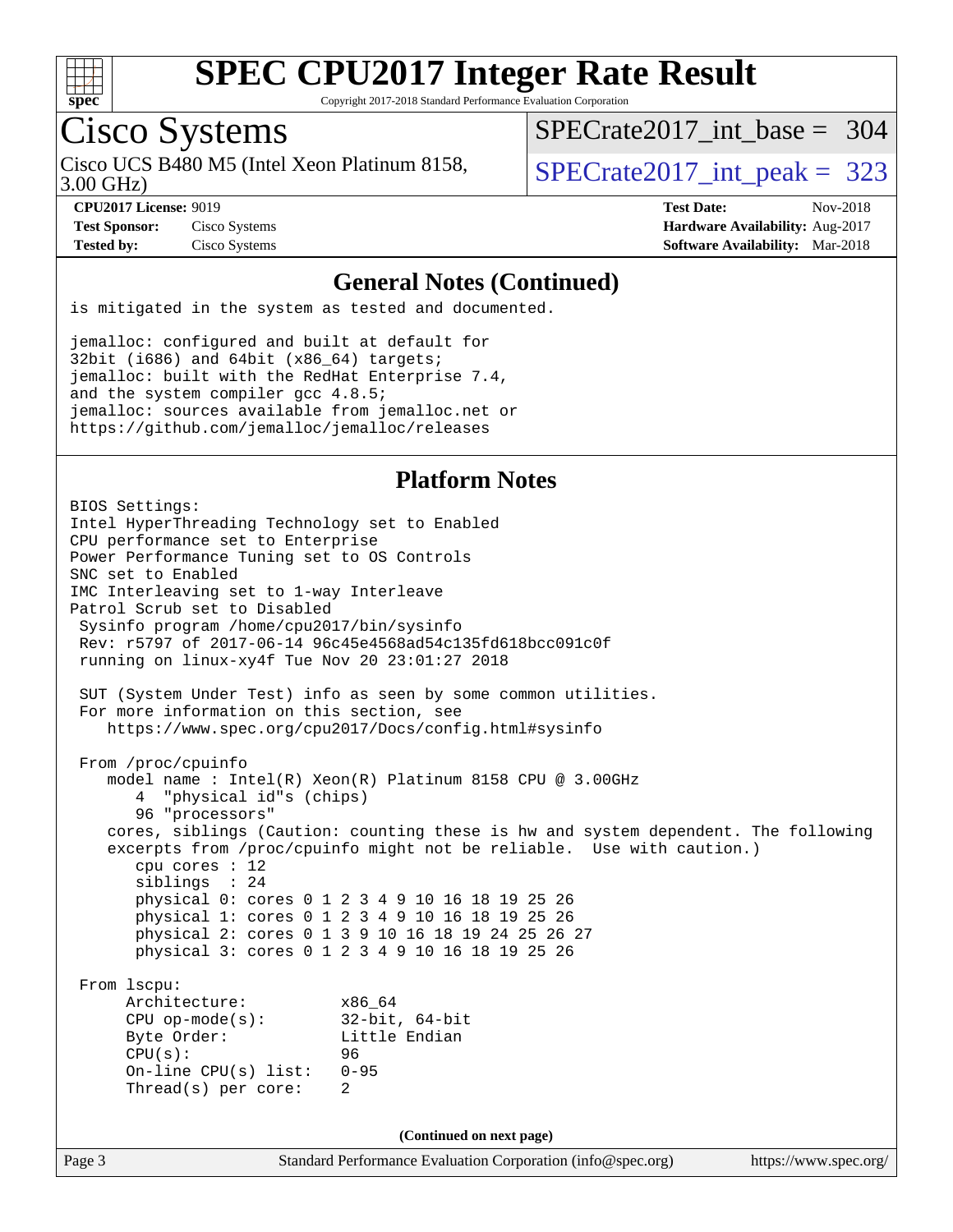

Cisco Systems

# **[SPEC CPU2017 Integer Rate Result](http://www.spec.org/auto/cpu2017/Docs/result-fields.html#SPECCPU2017IntegerRateResult)**

Cisco UCS B480 M5 (Intel Xeon Platinum 8158,  $\vert$ [SPECrate2017\\_int\\_peak =](http://www.spec.org/auto/cpu2017/Docs/result-fields.html#SPECrate2017intpeak) 323

[SPECrate2017\\_int\\_base =](http://www.spec.org/auto/cpu2017/Docs/result-fields.html#SPECrate2017intbase) 304

Copyright 2017-2018 Standard Performance Evaluation Corporation

3.00 GHz) **[CPU2017 License:](http://www.spec.org/auto/cpu2017/Docs/result-fields.html#CPU2017License)** 9019 **[Test Date:](http://www.spec.org/auto/cpu2017/Docs/result-fields.html#TestDate)** Nov-2018 **[Test Sponsor:](http://www.spec.org/auto/cpu2017/Docs/result-fields.html#TestSponsor)** Cisco Systems **[Hardware Availability:](http://www.spec.org/auto/cpu2017/Docs/result-fields.html#HardwareAvailability)** Aug-2017 **[Tested by:](http://www.spec.org/auto/cpu2017/Docs/result-fields.html#Testedby)** Cisco Systems **[Software Availability:](http://www.spec.org/auto/cpu2017/Docs/result-fields.html#SoftwareAvailability)** Mar-2018 **[Platform Notes \(Continued\)](http://www.spec.org/auto/cpu2017/Docs/result-fields.html#PlatformNotes)** Core(s) per socket: 12 Socket(s): 4 NUMA node(s): 8 Vendor ID: GenuineIntel CPU family: 6 Model: 85 Model name: Intel(R) Xeon(R) Platinum 8158 CPU @ 3.00GHz Stepping: 4 CPU MHz: 1211.223 CPU max MHz: 3700.0000 CPU min MHz: 1200.0000 BogoMIPS: 5999.99 Virtualization: VT-x L1d cache: 32K L1i cache: 32K L2 cache: 1024K L3 cache: 25344K NUMA node0 CPU(s): 0-2,5,7,10,48-50,53,55,58 NUMA node1 CPU(s): 3,4,6,8,9,11,51,52,54,56,57,59 NUMA node2 CPU(s): 12-14,17,19,22,60-62,65,67,70 NUMA node3 CPU(s): 15,16,18,20,21,23,63,64,66,68,69,71 NUMA node4 CPU(s): 24,25,27,29,32,33,72,73,75,77,80,81 NUMA node5 CPU(s): 26,28,30,31,34,35,74,76,78,79,82,83 NUMA node6 CPU(s): 36-38,41,43,46,84-86,89,91,94 NUMA node7 CPU(s): 39,40,42,44,45,47,87,88,90,92,93,95 Flags: fpu vme de pse tsc msr pae mce cx8 apic sep mtrr pge mca cmov pat pse36 clflush dts acpi mmx fxsr sse sse2 ss ht tm pbe syscall nx pdpe1gb rdtscp lm constant\_tsc art arch\_perfmon pebs bts rep\_good nopl xtopology nonstop\_tsc aperfmperf eagerfpu pni pclmulqdq dtes64 monitor ds\_cpl vmx smx est tm2 ssse3 sdbg fma cx16 xtpr pdcm pcid dca sse4\_1 sse4\_2 x2apic movbe popcnt tsc\_deadline\_timer aes xsave avx f16c rdrand lahf\_lm abm 3dnowprefetch ida arat epb invpcid\_single pln pts dtherm hwp hwp\_act\_window hwp\_epp hwp\_pkg\_req intel\_pt rsb\_ctxsw spec\_ctrl stibp retpoline kaiser tpr\_shadow vnmi flexpriority ept vpid fsgsbase tsc\_adjust bmi1 hle avx2 smep bmi2 erms invpcid rtm cqm mpx avx512f avx512dq rdseed adx smap clflushopt clwb avx512cd avx512bw avx512vl xsaveopt xsavec xgetbv1 cqm\_llc cqm\_occup\_llc /proc/cpuinfo cache data cache size : 25344 KB From numactl --hardware WARNING: a numactl 'node' might or might not correspond to a physical chip. available: 8 nodes (0-7) node 0 cpus: 0 1 2 5 7 10 48 49 50 53 55 58 node 0 size: 192095 MB node 0 free: 191942 MB node 1 cpus: 3 4 6 8 9 11 51 52 54 56 57 59 node 1 size: 193528 MB **(Continued on next page)**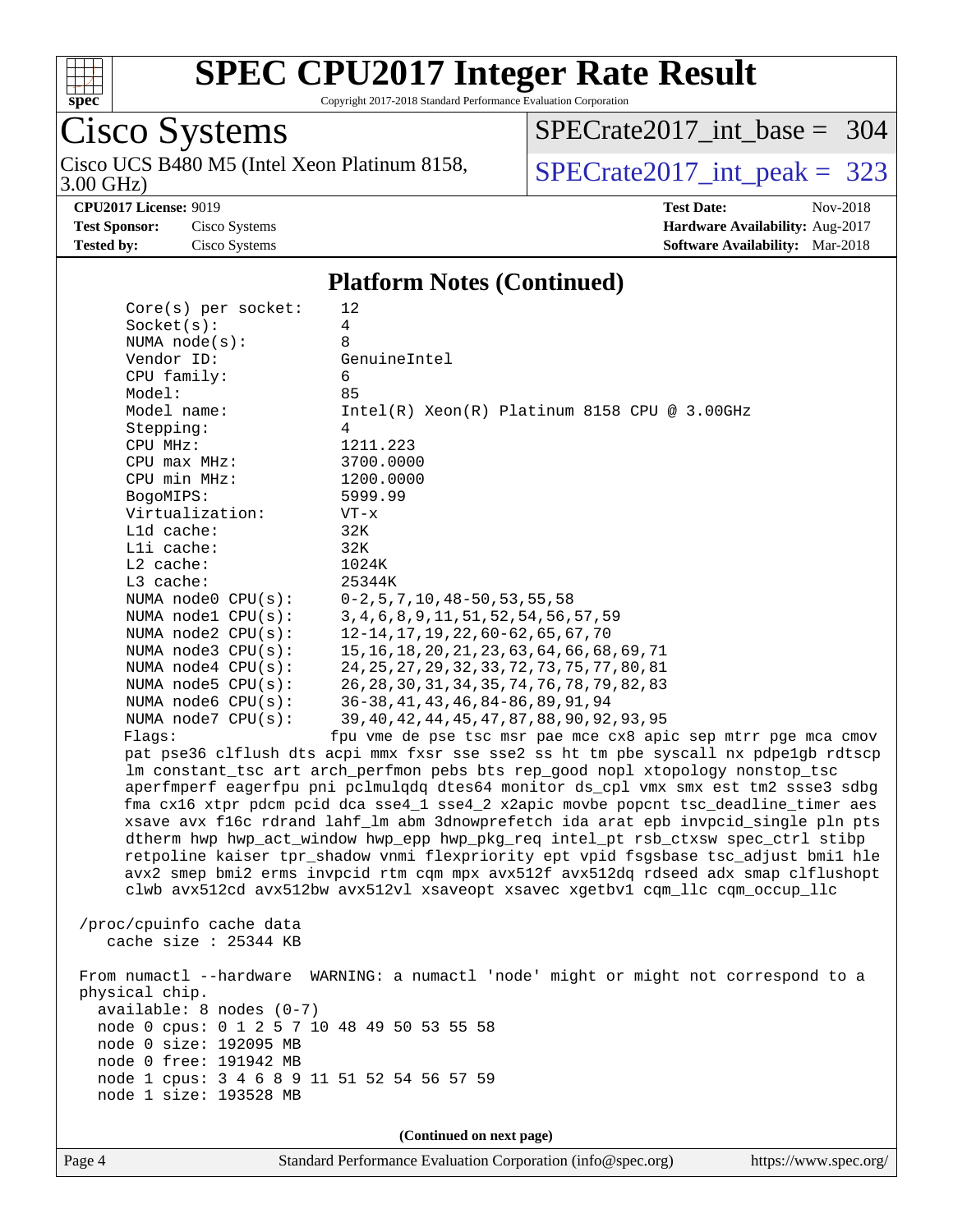

Copyright 2017-2018 Standard Performance Evaluation Corporation

## Cisco Systems

3.00 GHz) Cisco UCS B480 M5 (Intel Xeon Platinum 8158,  $\vert$ [SPECrate2017\\_int\\_peak =](http://www.spec.org/auto/cpu2017/Docs/result-fields.html#SPECrate2017intpeak) 323

[SPECrate2017\\_int\\_base =](http://www.spec.org/auto/cpu2017/Docs/result-fields.html#SPECrate2017intbase) 304

**[Tested by:](http://www.spec.org/auto/cpu2017/Docs/result-fields.html#Testedby)** Cisco Systems **[Software Availability:](http://www.spec.org/auto/cpu2017/Docs/result-fields.html#SoftwareAvailability)** Mar-2018

**[CPU2017 License:](http://www.spec.org/auto/cpu2017/Docs/result-fields.html#CPU2017License)** 9019 **[Test Date:](http://www.spec.org/auto/cpu2017/Docs/result-fields.html#TestDate)** Nov-2018 **[Test Sponsor:](http://www.spec.org/auto/cpu2017/Docs/result-fields.html#TestSponsor)** Cisco Systems **[Hardware Availability:](http://www.spec.org/auto/cpu2017/Docs/result-fields.html#HardwareAvailability)** Aug-2017

#### **[Platform Notes \(Continued\)](http://www.spec.org/auto/cpu2017/Docs/result-fields.html#PlatformNotes)**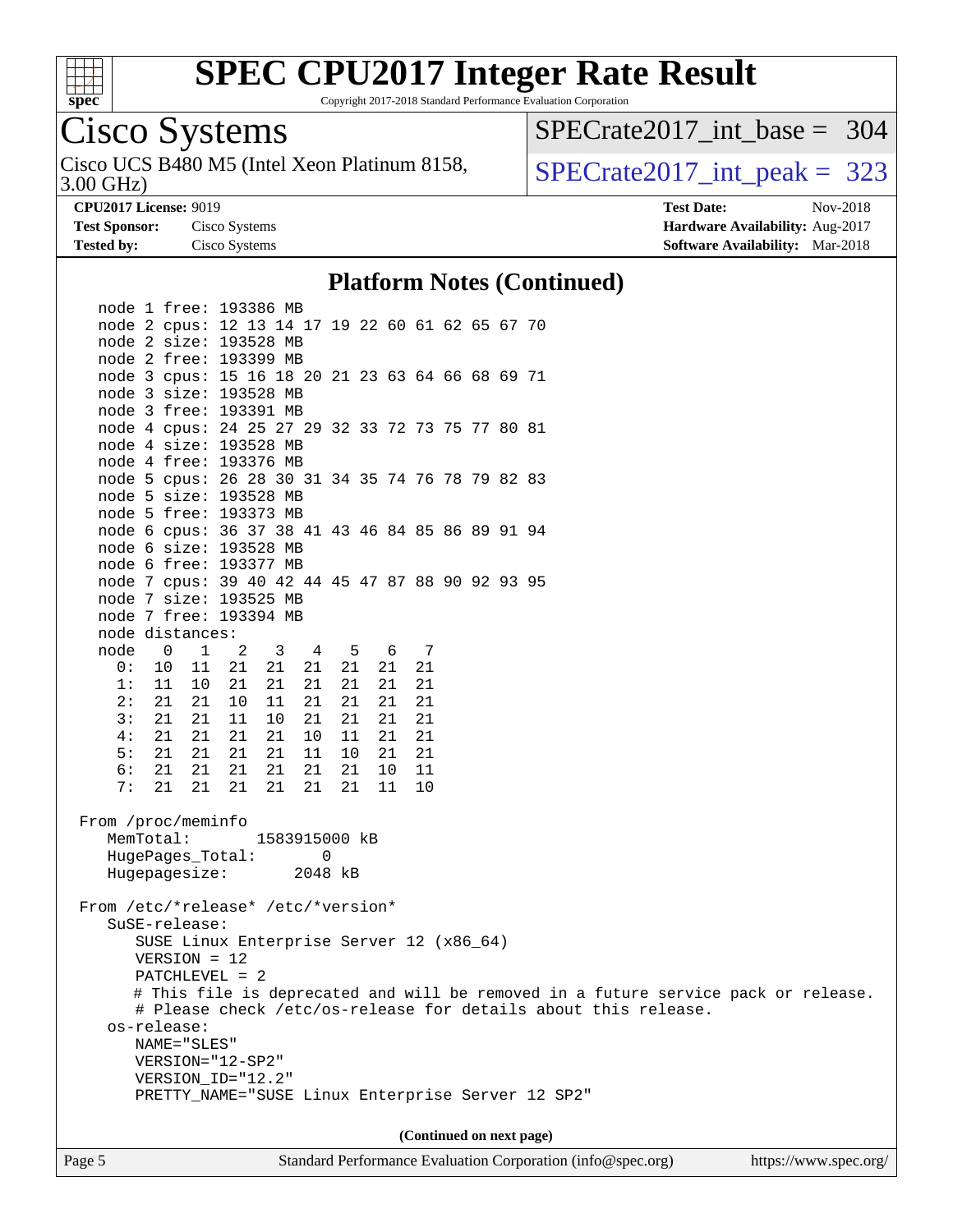

Copyright 2017-2018 Standard Performance Evaluation Corporation

### Cisco Systems

3.00 GHz) Cisco UCS B480 M5 (Intel Xeon Platinum 8158,  $\vert$ [SPECrate2017\\_int\\_peak =](http://www.spec.org/auto/cpu2017/Docs/result-fields.html#SPECrate2017intpeak) 323

[SPECrate2017\\_int\\_base =](http://www.spec.org/auto/cpu2017/Docs/result-fields.html#SPECrate2017intbase) 304

**[Test Sponsor:](http://www.spec.org/auto/cpu2017/Docs/result-fields.html#TestSponsor)** Cisco Systems **[Hardware Availability:](http://www.spec.org/auto/cpu2017/Docs/result-fields.html#HardwareAvailability)** Aug-2017

**[CPU2017 License:](http://www.spec.org/auto/cpu2017/Docs/result-fields.html#CPU2017License)** 9019 **[Test Date:](http://www.spec.org/auto/cpu2017/Docs/result-fields.html#TestDate)** Nov-2018 **[Tested by:](http://www.spec.org/auto/cpu2017/Docs/result-fields.html#Testedby)** Cisco Systems **[Software Availability:](http://www.spec.org/auto/cpu2017/Docs/result-fields.html#SoftwareAvailability)** Mar-2018

#### **[Platform Notes \(Continued\)](http://www.spec.org/auto/cpu2017/Docs/result-fields.html#PlatformNotes)**

 ID="sles" ANSI\_COLOR="0;32" CPE\_NAME="cpe:/o:suse:sles:12:sp2"

uname -a:

 Linux linux-xy4f 4.4.120-92.70-default #1 SMP Wed Mar 14 15:59:43 UTC 2018 (52a83de) x86\_64 x86\_64 x86\_64 GNU/Linux

run-level 3 Jan 1 00:23

 SPEC is set to: /home/cpu2017 Filesystem Type Size Used Avail Use% Mounted on /dev/sda1 xfs 224G 70G 154G 32% /

 Additional information from dmidecode follows. WARNING: Use caution when you interpret this section. The 'dmidecode' program reads system data which is "intended to allow hardware to be accurately determined", but the intent may not be met, as there are frequent changes to hardware, firmware, and the "DMTF SMBIOS" standard. BIOS Cisco Systems, Inc. B480M5.3.2.3c.0.0307181316 03/07/2018 Memory:

48x 0xCE00 M393A4K40BB2-CTD 32 GB 2 rank 2666

(End of data from sysinfo program)

#### **[Compiler Version Notes](http://www.spec.org/auto/cpu2017/Docs/result-fields.html#CompilerVersionNotes)**

| Page 6                                                                                                | Standard Performance Evaluation Corporation (info@spec.org)<br>https://www.spec.org/ |
|-------------------------------------------------------------------------------------------------------|--------------------------------------------------------------------------------------|
|                                                                                                       | (Continued on next page)                                                             |
| icpc (ICC) 18.0.2 20180210                                                                            |                                                                                      |
| $541.$ leela r(base)                                                                                  | CXXC 520.omnetpp $r(base)$ 523.xalancbmk $r(base)$ 531.deepsjeng $r(base)$           |
| $\text{icc}$ (ICC) 18.0.2 20180210<br>Copyright (C) 1985-2018 Intel Corporation. All rights reserved. |                                                                                      |
| 500.perlbench $r(\text{peak})$ 502.gcc $r(\text{peak})$<br>CC.                                        |                                                                                      |
| icc (ICC) 18.0.2 20180210<br>Copyright (C) 1985-2018 Intel Corporation. All rights reserved.          |                                                                                      |
| CC.<br>525.x264 $r(base, peak)$ 557.xz $r(base, peak)$                                                | $500. perlbench_r(base) 502. gcc_r(base) 505.mcf_r(base, peak)$                      |
|                                                                                                       |                                                                                      |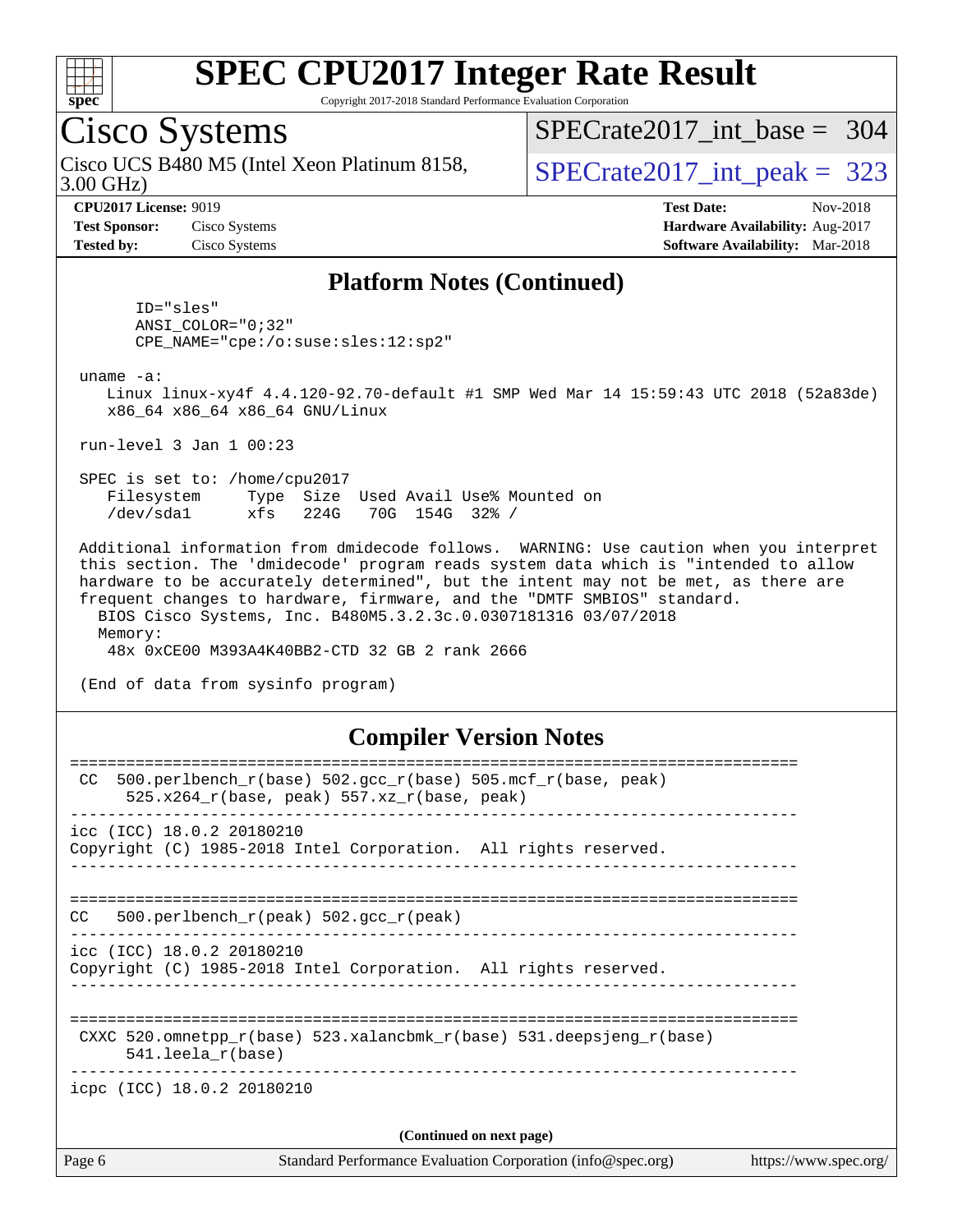

Copyright 2017-2018 Standard Performance Evaluation Corporation

# Cisco Systems

3.00 GHz) Cisco UCS B480 M5 (Intel Xeon Platinum 8158,  $\vert$ [SPECrate2017\\_int\\_peak =](http://www.spec.org/auto/cpu2017/Docs/result-fields.html#SPECrate2017intpeak) 323

[SPECrate2017\\_int\\_base =](http://www.spec.org/auto/cpu2017/Docs/result-fields.html#SPECrate2017intbase) 304

**[Test Sponsor:](http://www.spec.org/auto/cpu2017/Docs/result-fields.html#TestSponsor)** Cisco Systems **[Hardware Availability:](http://www.spec.org/auto/cpu2017/Docs/result-fields.html#HardwareAvailability)** Aug-2017

**[CPU2017 License:](http://www.spec.org/auto/cpu2017/Docs/result-fields.html#CPU2017License)** 9019 **[Test Date:](http://www.spec.org/auto/cpu2017/Docs/result-fields.html#TestDate)** Nov-2018 **[Tested by:](http://www.spec.org/auto/cpu2017/Docs/result-fields.html#Testedby)** Cisco Systems **[Software Availability:](http://www.spec.org/auto/cpu2017/Docs/result-fields.html#SoftwareAvailability)** Mar-2018

#### **[Compiler Version Notes \(Continued\)](http://www.spec.org/auto/cpu2017/Docs/result-fields.html#CompilerVersionNotes)**

|  |  | Copyright (C) 1985-2018 Intel Corporation. All rights reserved. |  |  |
|--|--|-----------------------------------------------------------------|--|--|
|  |  |                                                                 |  |  |

| CXXC 520.omnetpp $r(\text{peak})$ 523.xalancbmk $r(\text{peak})$ 531.deepsjeng $r(\text{peak})$<br>$541.$ leela r(peak) |
|-------------------------------------------------------------------------------------------------------------------------|
| icpc (ICC) 18.0.2 20180210<br>Copyright (C) 1985-2018 Intel Corporation. All rights reserved.                           |
|                                                                                                                         |

FC 548.exchange2\_r(base, peak)

------------------------------------------------------------------------------

ifort (IFORT) 18.0.2 20180210

Copyright (C) 1985-2018 Intel Corporation. All rights reserved. ------------------------------------------------------------------------------

### **[Base Compiler Invocation](http://www.spec.org/auto/cpu2017/Docs/result-fields.html#BaseCompilerInvocation)**

[C benchmarks](http://www.spec.org/auto/cpu2017/Docs/result-fields.html#Cbenchmarks): [icc -m64 -std=c11](http://www.spec.org/cpu2017/results/res2018q4/cpu2017-20181127-09999.flags.html#user_CCbase_intel_icc_64bit_c11_33ee0cdaae7deeeab2a9725423ba97205ce30f63b9926c2519791662299b76a0318f32ddfffdc46587804de3178b4f9328c46fa7c2b0cd779d7a61945c91cd35)

[C++ benchmarks:](http://www.spec.org/auto/cpu2017/Docs/result-fields.html#CXXbenchmarks) [icpc -m64](http://www.spec.org/cpu2017/results/res2018q4/cpu2017-20181127-09999.flags.html#user_CXXbase_intel_icpc_64bit_4ecb2543ae3f1412ef961e0650ca070fec7b7afdcd6ed48761b84423119d1bf6bdf5cad15b44d48e7256388bc77273b966e5eb805aefd121eb22e9299b2ec9d9)

[Fortran benchmarks](http://www.spec.org/auto/cpu2017/Docs/result-fields.html#Fortranbenchmarks): [ifort -m64](http://www.spec.org/cpu2017/results/res2018q4/cpu2017-20181127-09999.flags.html#user_FCbase_intel_ifort_64bit_24f2bb282fbaeffd6157abe4f878425411749daecae9a33200eee2bee2fe76f3b89351d69a8130dd5949958ce389cf37ff59a95e7a40d588e8d3a57e0c3fd751)

### **[Base Portability Flags](http://www.spec.org/auto/cpu2017/Docs/result-fields.html#BasePortabilityFlags)**

 500.perlbench\_r: [-DSPEC\\_LP64](http://www.spec.org/cpu2017/results/res2018q4/cpu2017-20181127-09999.flags.html#b500.perlbench_r_basePORTABILITY_DSPEC_LP64) [-DSPEC\\_LINUX\\_X64](http://www.spec.org/cpu2017/results/res2018q4/cpu2017-20181127-09999.flags.html#b500.perlbench_r_baseCPORTABILITY_DSPEC_LINUX_X64) 502.gcc\_r: [-DSPEC\\_LP64](http://www.spec.org/cpu2017/results/res2018q4/cpu2017-20181127-09999.flags.html#suite_basePORTABILITY502_gcc_r_DSPEC_LP64) 505.mcf\_r: [-DSPEC\\_LP64](http://www.spec.org/cpu2017/results/res2018q4/cpu2017-20181127-09999.flags.html#suite_basePORTABILITY505_mcf_r_DSPEC_LP64) 520.omnetpp\_r: [-DSPEC\\_LP64](http://www.spec.org/cpu2017/results/res2018q4/cpu2017-20181127-09999.flags.html#suite_basePORTABILITY520_omnetpp_r_DSPEC_LP64) 523.xalancbmk\_r: [-DSPEC\\_LP64](http://www.spec.org/cpu2017/results/res2018q4/cpu2017-20181127-09999.flags.html#suite_basePORTABILITY523_xalancbmk_r_DSPEC_LP64) [-DSPEC\\_LINUX](http://www.spec.org/cpu2017/results/res2018q4/cpu2017-20181127-09999.flags.html#b523.xalancbmk_r_baseCXXPORTABILITY_DSPEC_LINUX) 525.x264\_r: [-DSPEC\\_LP64](http://www.spec.org/cpu2017/results/res2018q4/cpu2017-20181127-09999.flags.html#suite_basePORTABILITY525_x264_r_DSPEC_LP64) 531.deepsjeng\_r: [-DSPEC\\_LP64](http://www.spec.org/cpu2017/results/res2018q4/cpu2017-20181127-09999.flags.html#suite_basePORTABILITY531_deepsjeng_r_DSPEC_LP64) 541.leela\_r: [-DSPEC\\_LP64](http://www.spec.org/cpu2017/results/res2018q4/cpu2017-20181127-09999.flags.html#suite_basePORTABILITY541_leela_r_DSPEC_LP64) 548.exchange2\_r: [-DSPEC\\_LP64](http://www.spec.org/cpu2017/results/res2018q4/cpu2017-20181127-09999.flags.html#suite_basePORTABILITY548_exchange2_r_DSPEC_LP64) 557.xz\_r: [-DSPEC\\_LP64](http://www.spec.org/cpu2017/results/res2018q4/cpu2017-20181127-09999.flags.html#suite_basePORTABILITY557_xz_r_DSPEC_LP64)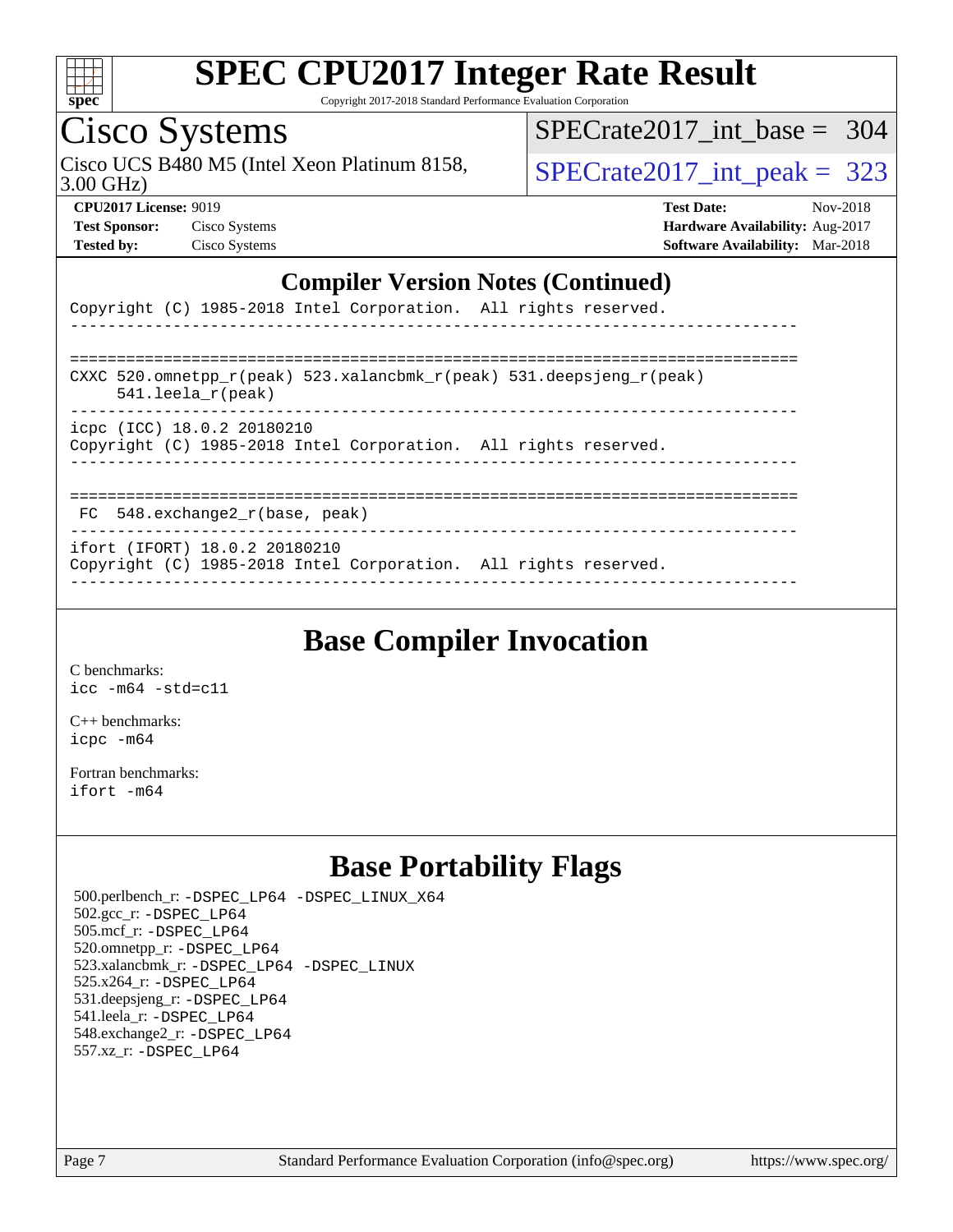

Copyright 2017-2018 Standard Performance Evaluation Corporation

### Cisco Systems

3.00 GHz) Cisco UCS B480 M5 (Intel Xeon Platinum 8158,  $\vert$ [SPECrate2017\\_int\\_peak =](http://www.spec.org/auto/cpu2017/Docs/result-fields.html#SPECrate2017intpeak) 323

[SPECrate2017\\_int\\_base =](http://www.spec.org/auto/cpu2017/Docs/result-fields.html#SPECrate2017intbase) 304

**[CPU2017 License:](http://www.spec.org/auto/cpu2017/Docs/result-fields.html#CPU2017License)** 9019 **[Test Date:](http://www.spec.org/auto/cpu2017/Docs/result-fields.html#TestDate)** Nov-2018 **[Test Sponsor:](http://www.spec.org/auto/cpu2017/Docs/result-fields.html#TestSponsor)** Cisco Systems **[Hardware Availability:](http://www.spec.org/auto/cpu2017/Docs/result-fields.html#HardwareAvailability)** Aug-2017 **[Tested by:](http://www.spec.org/auto/cpu2017/Docs/result-fields.html#Testedby)** Cisco Systems **[Software Availability:](http://www.spec.org/auto/cpu2017/Docs/result-fields.html#SoftwareAvailability)** Mar-2018

### **[Base Optimization Flags](http://www.spec.org/auto/cpu2017/Docs/result-fields.html#BaseOptimizationFlags)**

#### [C benchmarks:](http://www.spec.org/auto/cpu2017/Docs/result-fields.html#Cbenchmarks)

```
-Wl,-z,muldefs -xCORE-AVX512 -ipo -O3 -no-prec-div
-qopt-mem-layout-trans=3 -L/home/cpu2017/je5.0.1-64/ -ljemalloc
```
[C++ benchmarks](http://www.spec.org/auto/cpu2017/Docs/result-fields.html#CXXbenchmarks):

[-Wl,-z,muldefs](http://www.spec.org/cpu2017/results/res2018q4/cpu2017-20181127-09999.flags.html#user_CXXbase_link_force_multiple1_b4cbdb97b34bdee9ceefcfe54f4c8ea74255f0b02a4b23e853cdb0e18eb4525ac79b5a88067c842dd0ee6996c24547a27a4b99331201badda8798ef8a743f577) [-xCORE-AVX512](http://www.spec.org/cpu2017/results/res2018q4/cpu2017-20181127-09999.flags.html#user_CXXbase_f-xCORE-AVX512) [-ipo](http://www.spec.org/cpu2017/results/res2018q4/cpu2017-20181127-09999.flags.html#user_CXXbase_f-ipo) [-O3](http://www.spec.org/cpu2017/results/res2018q4/cpu2017-20181127-09999.flags.html#user_CXXbase_f-O3) [-no-prec-div](http://www.spec.org/cpu2017/results/res2018q4/cpu2017-20181127-09999.flags.html#user_CXXbase_f-no-prec-div) [-qopt-mem-layout-trans=3](http://www.spec.org/cpu2017/results/res2018q4/cpu2017-20181127-09999.flags.html#user_CXXbase_f-qopt-mem-layout-trans_de80db37974c74b1f0e20d883f0b675c88c3b01e9d123adea9b28688d64333345fb62bc4a798493513fdb68f60282f9a726aa07f478b2f7113531aecce732043) [-L/home/cpu2017/je5.0.1-64/](http://www.spec.org/cpu2017/results/res2018q4/cpu2017-20181127-09999.flags.html#user_CXXbase_jemalloc_link_path64_8e927a5f1bdac0405e66c637541874330e08086b5e62a1d024bcf3497e3c64fd173c8afb7d1730d51f6da781ef4c439bdab468bb8364cf71435e0c609fac500c) [-ljemalloc](http://www.spec.org/cpu2017/results/res2018q4/cpu2017-20181127-09999.flags.html#user_CXXbase_jemalloc_link_lib_d1249b907c500fa1c0672f44f562e3d0f79738ae9e3c4a9c376d49f265a04b9c99b167ecedbf6711b3085be911c67ff61f150a17b3472be731631ba4d0471706)

[Fortran benchmarks:](http://www.spec.org/auto/cpu2017/Docs/result-fields.html#Fortranbenchmarks)

[-Wl,-z,muldefs](http://www.spec.org/cpu2017/results/res2018q4/cpu2017-20181127-09999.flags.html#user_FCbase_link_force_multiple1_b4cbdb97b34bdee9ceefcfe54f4c8ea74255f0b02a4b23e853cdb0e18eb4525ac79b5a88067c842dd0ee6996c24547a27a4b99331201badda8798ef8a743f577) [-xCORE-AVX512](http://www.spec.org/cpu2017/results/res2018q4/cpu2017-20181127-09999.flags.html#user_FCbase_f-xCORE-AVX512) [-ipo](http://www.spec.org/cpu2017/results/res2018q4/cpu2017-20181127-09999.flags.html#user_FCbase_f-ipo) [-O3](http://www.spec.org/cpu2017/results/res2018q4/cpu2017-20181127-09999.flags.html#user_FCbase_f-O3) [-no-prec-div](http://www.spec.org/cpu2017/results/res2018q4/cpu2017-20181127-09999.flags.html#user_FCbase_f-no-prec-div) [-qopt-mem-layout-trans=3](http://www.spec.org/cpu2017/results/res2018q4/cpu2017-20181127-09999.flags.html#user_FCbase_f-qopt-mem-layout-trans_de80db37974c74b1f0e20d883f0b675c88c3b01e9d123adea9b28688d64333345fb62bc4a798493513fdb68f60282f9a726aa07f478b2f7113531aecce732043) [-nostandard-realloc-lhs](http://www.spec.org/cpu2017/results/res2018q4/cpu2017-20181127-09999.flags.html#user_FCbase_f_2003_std_realloc_82b4557e90729c0f113870c07e44d33d6f5a304b4f63d4c15d2d0f1fab99f5daaed73bdb9275d9ae411527f28b936061aa8b9c8f2d63842963b95c9dd6426b8a) [-align array32byte](http://www.spec.org/cpu2017/results/res2018q4/cpu2017-20181127-09999.flags.html#user_FCbase_align_array32byte_b982fe038af199962ba9a80c053b8342c548c85b40b8e86eb3cc33dee0d7986a4af373ac2d51c3f7cf710a18d62fdce2948f201cd044323541f22fc0fffc51b6) [-L/home/cpu2017/je5.0.1-64/](http://www.spec.org/cpu2017/results/res2018q4/cpu2017-20181127-09999.flags.html#user_FCbase_jemalloc_link_path64_8e927a5f1bdac0405e66c637541874330e08086b5e62a1d024bcf3497e3c64fd173c8afb7d1730d51f6da781ef4c439bdab468bb8364cf71435e0c609fac500c) [-ljemalloc](http://www.spec.org/cpu2017/results/res2018q4/cpu2017-20181127-09999.flags.html#user_FCbase_jemalloc_link_lib_d1249b907c500fa1c0672f44f562e3d0f79738ae9e3c4a9c376d49f265a04b9c99b167ecedbf6711b3085be911c67ff61f150a17b3472be731631ba4d0471706)

### **[Peak Compiler Invocation](http://www.spec.org/auto/cpu2017/Docs/result-fields.html#PeakCompilerInvocation)**

[C benchmarks \(except as noted below\)](http://www.spec.org/auto/cpu2017/Docs/result-fields.html#Cbenchmarksexceptasnotedbelow): [icc -m64 -std=c11](http://www.spec.org/cpu2017/results/res2018q4/cpu2017-20181127-09999.flags.html#user_CCpeak_intel_icc_64bit_c11_33ee0cdaae7deeeab2a9725423ba97205ce30f63b9926c2519791662299b76a0318f32ddfffdc46587804de3178b4f9328c46fa7c2b0cd779d7a61945c91cd35)

502.gcc\_r: [icc -m32 -std=c11 -L/opt/intel/compilers\\_and\\_libraries\\_2018/linux/lib/ia32](http://www.spec.org/cpu2017/results/res2018q4/cpu2017-20181127-09999.flags.html#user_peakCCLD502_gcc_r_intel_icc_2aadaa14f62c0e1495cde6f74ba3d875dfbad9f2fd73ceb1e5b66a7d4b19dc13cfe8615ba85624bf35f0c003544b7d55013bf72425d956b559f9a2757f69c910)

[C++ benchmarks \(except as noted below\):](http://www.spec.org/auto/cpu2017/Docs/result-fields.html#CXXbenchmarksexceptasnotedbelow) [icpc -m64](http://www.spec.org/cpu2017/results/res2018q4/cpu2017-20181127-09999.flags.html#user_CXXpeak_intel_icpc_64bit_4ecb2543ae3f1412ef961e0650ca070fec7b7afdcd6ed48761b84423119d1bf6bdf5cad15b44d48e7256388bc77273b966e5eb805aefd121eb22e9299b2ec9d9)

523.xalancbmk\_r: [icpc -m32 -L/opt/intel/compilers\\_and\\_libraries\\_2018/linux/lib/ia32](http://www.spec.org/cpu2017/results/res2018q4/cpu2017-20181127-09999.flags.html#user_peakCXXLD523_xalancbmk_r_intel_icpc_49b8c4a2e52517df5e44233d8730ac3dfca5acbb5ef11df3347e50260a55109134bcb7fd2e543798dfd93e66566a4e08776ad3f7d40a4ff4276870c090f61f0e)

[Fortran benchmarks](http://www.spec.org/auto/cpu2017/Docs/result-fields.html#Fortranbenchmarks): [ifort -m64](http://www.spec.org/cpu2017/results/res2018q4/cpu2017-20181127-09999.flags.html#user_FCpeak_intel_ifort_64bit_24f2bb282fbaeffd6157abe4f878425411749daecae9a33200eee2bee2fe76f3b89351d69a8130dd5949958ce389cf37ff59a95e7a40d588e8d3a57e0c3fd751)

### **[Peak Portability Flags](http://www.spec.org/auto/cpu2017/Docs/result-fields.html#PeakPortabilityFlags)**

 500.perlbench\_r: [-DSPEC\\_LP64](http://www.spec.org/cpu2017/results/res2018q4/cpu2017-20181127-09999.flags.html#b500.perlbench_r_peakPORTABILITY_DSPEC_LP64) [-DSPEC\\_LINUX\\_X64](http://www.spec.org/cpu2017/results/res2018q4/cpu2017-20181127-09999.flags.html#b500.perlbench_r_peakCPORTABILITY_DSPEC_LINUX_X64) 502.gcc\_r: [-D\\_FILE\\_OFFSET\\_BITS=64](http://www.spec.org/cpu2017/results/res2018q4/cpu2017-20181127-09999.flags.html#user_peakPORTABILITY502_gcc_r_file_offset_bits_64_5ae949a99b284ddf4e95728d47cb0843d81b2eb0e18bdfe74bbf0f61d0b064f4bda2f10ea5eb90e1dcab0e84dbc592acfc5018bc955c18609f94ddb8d550002c) 505.mcf\_r: [-DSPEC\\_LP64](http://www.spec.org/cpu2017/results/res2018q4/cpu2017-20181127-09999.flags.html#suite_peakPORTABILITY505_mcf_r_DSPEC_LP64) 520.omnetpp\_r: [-DSPEC\\_LP64](http://www.spec.org/cpu2017/results/res2018q4/cpu2017-20181127-09999.flags.html#suite_peakPORTABILITY520_omnetpp_r_DSPEC_LP64) 523.xalancbmk\_r: [-D\\_FILE\\_OFFSET\\_BITS=64](http://www.spec.org/cpu2017/results/res2018q4/cpu2017-20181127-09999.flags.html#user_peakPORTABILITY523_xalancbmk_r_file_offset_bits_64_5ae949a99b284ddf4e95728d47cb0843d81b2eb0e18bdfe74bbf0f61d0b064f4bda2f10ea5eb90e1dcab0e84dbc592acfc5018bc955c18609f94ddb8d550002c) [-DSPEC\\_LINUX](http://www.spec.org/cpu2017/results/res2018q4/cpu2017-20181127-09999.flags.html#b523.xalancbmk_r_peakCXXPORTABILITY_DSPEC_LINUX) 525.x264\_r: [-DSPEC\\_LP64](http://www.spec.org/cpu2017/results/res2018q4/cpu2017-20181127-09999.flags.html#suite_peakPORTABILITY525_x264_r_DSPEC_LP64) 531.deepsjeng\_r: [-DSPEC\\_LP64](http://www.spec.org/cpu2017/results/res2018q4/cpu2017-20181127-09999.flags.html#suite_peakPORTABILITY531_deepsjeng_r_DSPEC_LP64) 541.leela\_r: [-DSPEC\\_LP64](http://www.spec.org/cpu2017/results/res2018q4/cpu2017-20181127-09999.flags.html#suite_peakPORTABILITY541_leela_r_DSPEC_LP64) 548.exchange2\_r: [-DSPEC\\_LP64](http://www.spec.org/cpu2017/results/res2018q4/cpu2017-20181127-09999.flags.html#suite_peakPORTABILITY548_exchange2_r_DSPEC_LP64) 557.xz\_r: [-DSPEC\\_LP64](http://www.spec.org/cpu2017/results/res2018q4/cpu2017-20181127-09999.flags.html#suite_peakPORTABILITY557_xz_r_DSPEC_LP64)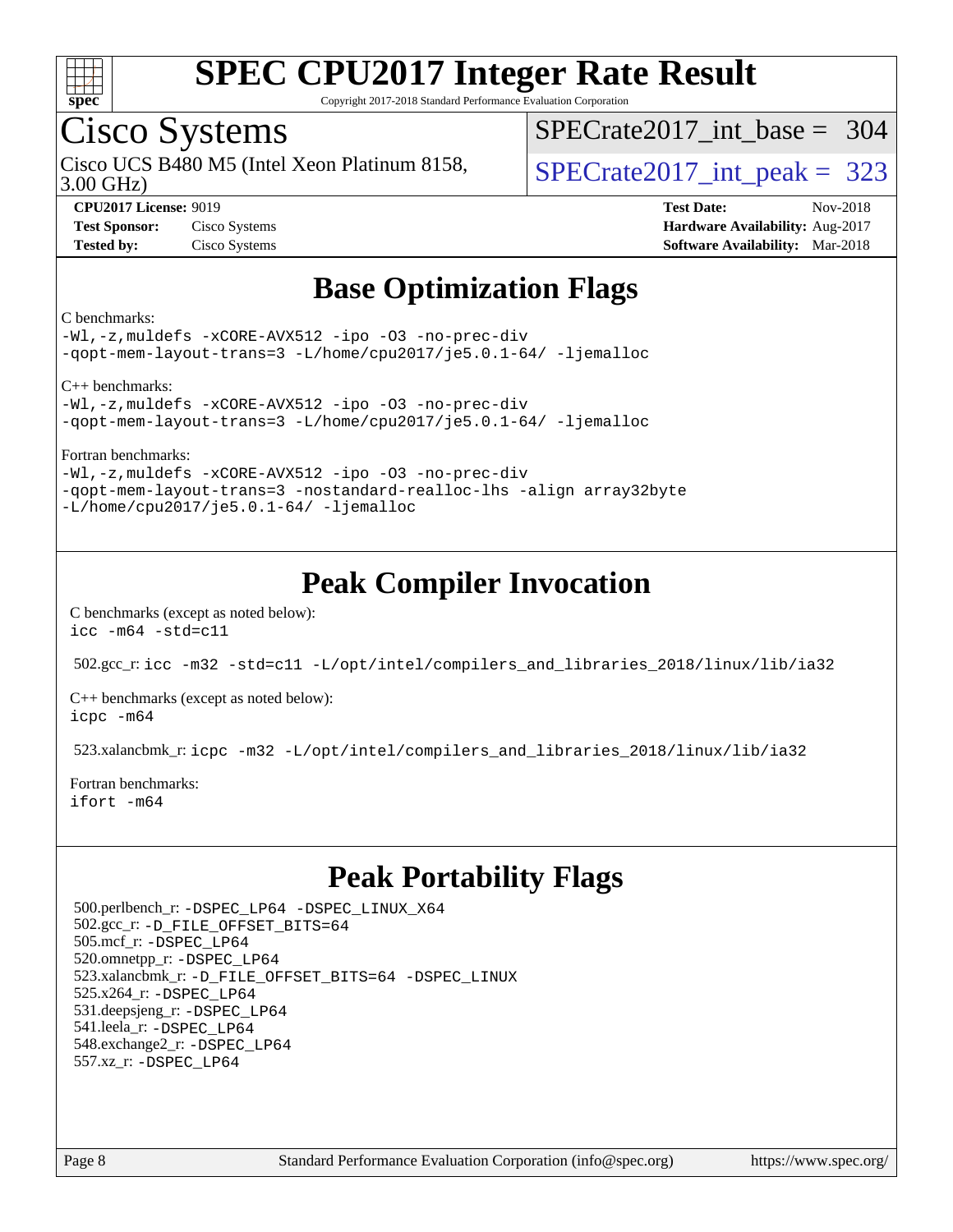

Copyright 2017-2018 Standard Performance Evaluation Corporation

## Cisco Systems

3.00 GHz) Cisco UCS B480 M5 (Intel Xeon Platinum 8158,  $\vert$ [SPECrate2017\\_int\\_peak =](http://www.spec.org/auto/cpu2017/Docs/result-fields.html#SPECrate2017intpeak) 323

[SPECrate2017\\_int\\_base =](http://www.spec.org/auto/cpu2017/Docs/result-fields.html#SPECrate2017intbase) 304

**[CPU2017 License:](http://www.spec.org/auto/cpu2017/Docs/result-fields.html#CPU2017License)** 9019 **[Test Date:](http://www.spec.org/auto/cpu2017/Docs/result-fields.html#TestDate)** Nov-2018 **[Test Sponsor:](http://www.spec.org/auto/cpu2017/Docs/result-fields.html#TestSponsor)** Cisco Systems **[Hardware Availability:](http://www.spec.org/auto/cpu2017/Docs/result-fields.html#HardwareAvailability)** Aug-2017 **[Tested by:](http://www.spec.org/auto/cpu2017/Docs/result-fields.html#Testedby)** Cisco Systems **[Software Availability:](http://www.spec.org/auto/cpu2017/Docs/result-fields.html#SoftwareAvailability)** Mar-2018

### **[Peak Optimization Flags](http://www.spec.org/auto/cpu2017/Docs/result-fields.html#PeakOptimizationFlags)**

```
C benchmarks:
```
 500.perlbench\_r: [-Wl,-z,muldefs](http://www.spec.org/cpu2017/results/res2018q4/cpu2017-20181127-09999.flags.html#user_peakEXTRA_LDFLAGS500_perlbench_r_link_force_multiple1_b4cbdb97b34bdee9ceefcfe54f4c8ea74255f0b02a4b23e853cdb0e18eb4525ac79b5a88067c842dd0ee6996c24547a27a4b99331201badda8798ef8a743f577) [-prof-gen](http://www.spec.org/cpu2017/results/res2018q4/cpu2017-20181127-09999.flags.html#user_peakPASS1_CFLAGSPASS1_LDFLAGS500_perlbench_r_prof_gen_5aa4926d6013ddb2a31985c654b3eb18169fc0c6952a63635c234f711e6e63dd76e94ad52365559451ec499a2cdb89e4dc58ba4c67ef54ca681ffbe1461d6b36)(pass 1) [-prof-use](http://www.spec.org/cpu2017/results/res2018q4/cpu2017-20181127-09999.flags.html#user_peakPASS2_CFLAGSPASS2_LDFLAGS500_perlbench_r_prof_use_1a21ceae95f36a2b53c25747139a6c16ca95bd9def2a207b4f0849963b97e94f5260e30a0c64f4bb623698870e679ca08317ef8150905d41bd88c6f78df73f19)(pass 2) [-ipo](http://www.spec.org/cpu2017/results/res2018q4/cpu2017-20181127-09999.flags.html#user_peakPASS1_COPTIMIZEPASS2_COPTIMIZE500_perlbench_r_f-ipo) [-xCORE-AVX512](http://www.spec.org/cpu2017/results/res2018q4/cpu2017-20181127-09999.flags.html#user_peakPASS2_COPTIMIZE500_perlbench_r_f-xCORE-AVX512) [-O3](http://www.spec.org/cpu2017/results/res2018q4/cpu2017-20181127-09999.flags.html#user_peakPASS1_COPTIMIZEPASS2_COPTIMIZE500_perlbench_r_f-O3) [-no-prec-div](http://www.spec.org/cpu2017/results/res2018q4/cpu2017-20181127-09999.flags.html#user_peakPASS1_COPTIMIZEPASS2_COPTIMIZE500_perlbench_r_f-no-prec-div) [-qopt-mem-layout-trans=3](http://www.spec.org/cpu2017/results/res2018q4/cpu2017-20181127-09999.flags.html#user_peakPASS1_COPTIMIZEPASS2_COPTIMIZE500_perlbench_r_f-qopt-mem-layout-trans_de80db37974c74b1f0e20d883f0b675c88c3b01e9d123adea9b28688d64333345fb62bc4a798493513fdb68f60282f9a726aa07f478b2f7113531aecce732043) [-fno-strict-overflow](http://www.spec.org/cpu2017/results/res2018q4/cpu2017-20181127-09999.flags.html#user_peakEXTRA_OPTIMIZE500_perlbench_r_f-fno-strict-overflow) [-L/home/cpu2017/je5.0.1-64/](http://www.spec.org/cpu2017/results/res2018q4/cpu2017-20181127-09999.flags.html#user_peakEXTRA_LIBS500_perlbench_r_jemalloc_link_path64_8e927a5f1bdac0405e66c637541874330e08086b5e62a1d024bcf3497e3c64fd173c8afb7d1730d51f6da781ef4c439bdab468bb8364cf71435e0c609fac500c) [-ljemalloc](http://www.spec.org/cpu2017/results/res2018q4/cpu2017-20181127-09999.flags.html#user_peakEXTRA_LIBS500_perlbench_r_jemalloc_link_lib_d1249b907c500fa1c0672f44f562e3d0f79738ae9e3c4a9c376d49f265a04b9c99b167ecedbf6711b3085be911c67ff61f150a17b3472be731631ba4d0471706) 502.gcc\_r: [-Wl,-z,muldefs](http://www.spec.org/cpu2017/results/res2018q4/cpu2017-20181127-09999.flags.html#user_peakEXTRA_LDFLAGS502_gcc_r_link_force_multiple1_b4cbdb97b34bdee9ceefcfe54f4c8ea74255f0b02a4b23e853cdb0e18eb4525ac79b5a88067c842dd0ee6996c24547a27a4b99331201badda8798ef8a743f577) [-prof-gen](http://www.spec.org/cpu2017/results/res2018q4/cpu2017-20181127-09999.flags.html#user_peakPASS1_CFLAGSPASS1_LDFLAGS502_gcc_r_prof_gen_5aa4926d6013ddb2a31985c654b3eb18169fc0c6952a63635c234f711e6e63dd76e94ad52365559451ec499a2cdb89e4dc58ba4c67ef54ca681ffbe1461d6b36)(pass 1) [-prof-use](http://www.spec.org/cpu2017/results/res2018q4/cpu2017-20181127-09999.flags.html#user_peakPASS2_CFLAGSPASS2_LDFLAGS502_gcc_r_prof_use_1a21ceae95f36a2b53c25747139a6c16ca95bd9def2a207b4f0849963b97e94f5260e30a0c64f4bb623698870e679ca08317ef8150905d41bd88c6f78df73f19)(pass 2) [-ipo](http://www.spec.org/cpu2017/results/res2018q4/cpu2017-20181127-09999.flags.html#user_peakPASS1_COPTIMIZEPASS2_COPTIMIZE502_gcc_r_f-ipo) [-xCORE-AVX512](http://www.spec.org/cpu2017/results/res2018q4/cpu2017-20181127-09999.flags.html#user_peakPASS2_COPTIMIZE502_gcc_r_f-xCORE-AVX512) [-O3](http://www.spec.org/cpu2017/results/res2018q4/cpu2017-20181127-09999.flags.html#user_peakPASS1_COPTIMIZEPASS2_COPTIMIZE502_gcc_r_f-O3) [-no-prec-div](http://www.spec.org/cpu2017/results/res2018q4/cpu2017-20181127-09999.flags.html#user_peakPASS1_COPTIMIZEPASS2_COPTIMIZE502_gcc_r_f-no-prec-div) [-qopt-mem-layout-trans=3](http://www.spec.org/cpu2017/results/res2018q4/cpu2017-20181127-09999.flags.html#user_peakPASS1_COPTIMIZEPASS2_COPTIMIZE502_gcc_r_f-qopt-mem-layout-trans_de80db37974c74b1f0e20d883f0b675c88c3b01e9d123adea9b28688d64333345fb62bc4a798493513fdb68f60282f9a726aa07f478b2f7113531aecce732043) [-L/home/cpu2017/je5.0.1-32/](http://www.spec.org/cpu2017/results/res2018q4/cpu2017-20181127-09999.flags.html#user_peakEXTRA_LIBS502_gcc_r_jemalloc_link_path32_395839964bb6e7d127dfa41a70bc909a71494bc32f82a1f18d87c6546a5f35ea9c5ad3c111b30f9a5397a6f43b4f43a41cfbf7d188da9198ed16c21920a4a794) [-ljemalloc](http://www.spec.org/cpu2017/results/res2018q4/cpu2017-20181127-09999.flags.html#user_peakEXTRA_LIBS502_gcc_r_jemalloc_link_lib_d1249b907c500fa1c0672f44f562e3d0f79738ae9e3c4a9c376d49f265a04b9c99b167ecedbf6711b3085be911c67ff61f150a17b3472be731631ba4d0471706) 505.mcf\_r: [-Wl,-z,muldefs](http://www.spec.org/cpu2017/results/res2018q4/cpu2017-20181127-09999.flags.html#user_peakEXTRA_LDFLAGS505_mcf_r_link_force_multiple1_b4cbdb97b34bdee9ceefcfe54f4c8ea74255f0b02a4b23e853cdb0e18eb4525ac79b5a88067c842dd0ee6996c24547a27a4b99331201badda8798ef8a743f577) [-xCORE-AVX512](http://www.spec.org/cpu2017/results/res2018q4/cpu2017-20181127-09999.flags.html#user_peakCOPTIMIZE505_mcf_r_f-xCORE-AVX512) [-ipo](http://www.spec.org/cpu2017/results/res2018q4/cpu2017-20181127-09999.flags.html#user_peakCOPTIMIZE505_mcf_r_f-ipo) [-O3](http://www.spec.org/cpu2017/results/res2018q4/cpu2017-20181127-09999.flags.html#user_peakCOPTIMIZE505_mcf_r_f-O3) [-no-prec-div](http://www.spec.org/cpu2017/results/res2018q4/cpu2017-20181127-09999.flags.html#user_peakCOPTIMIZE505_mcf_r_f-no-prec-div) [-qopt-mem-layout-trans=3](http://www.spec.org/cpu2017/results/res2018q4/cpu2017-20181127-09999.flags.html#user_peakCOPTIMIZE505_mcf_r_f-qopt-mem-layout-trans_de80db37974c74b1f0e20d883f0b675c88c3b01e9d123adea9b28688d64333345fb62bc4a798493513fdb68f60282f9a726aa07f478b2f7113531aecce732043) [-L/home/cpu2017/je5.0.1-64/](http://www.spec.org/cpu2017/results/res2018q4/cpu2017-20181127-09999.flags.html#user_peakEXTRA_LIBS505_mcf_r_jemalloc_link_path64_8e927a5f1bdac0405e66c637541874330e08086b5e62a1d024bcf3497e3c64fd173c8afb7d1730d51f6da781ef4c439bdab468bb8364cf71435e0c609fac500c) [-ljemalloc](http://www.spec.org/cpu2017/results/res2018q4/cpu2017-20181127-09999.flags.html#user_peakEXTRA_LIBS505_mcf_r_jemalloc_link_lib_d1249b907c500fa1c0672f44f562e3d0f79738ae9e3c4a9c376d49f265a04b9c99b167ecedbf6711b3085be911c67ff61f150a17b3472be731631ba4d0471706) 525.x264\_r: [-Wl,-z,muldefs](http://www.spec.org/cpu2017/results/res2018q4/cpu2017-20181127-09999.flags.html#user_peakEXTRA_LDFLAGS525_x264_r_link_force_multiple1_b4cbdb97b34bdee9ceefcfe54f4c8ea74255f0b02a4b23e853cdb0e18eb4525ac79b5a88067c842dd0ee6996c24547a27a4b99331201badda8798ef8a743f577) [-xCORE-AVX512](http://www.spec.org/cpu2017/results/res2018q4/cpu2017-20181127-09999.flags.html#user_peakCOPTIMIZE525_x264_r_f-xCORE-AVX512) [-ipo](http://www.spec.org/cpu2017/results/res2018q4/cpu2017-20181127-09999.flags.html#user_peakCOPTIMIZE525_x264_r_f-ipo) [-O3](http://www.spec.org/cpu2017/results/res2018q4/cpu2017-20181127-09999.flags.html#user_peakCOPTIMIZE525_x264_r_f-O3) [-no-prec-div](http://www.spec.org/cpu2017/results/res2018q4/cpu2017-20181127-09999.flags.html#user_peakCOPTIMIZE525_x264_r_f-no-prec-div) [-qopt-mem-layout-trans=3](http://www.spec.org/cpu2017/results/res2018q4/cpu2017-20181127-09999.flags.html#user_peakCOPTIMIZE525_x264_r_f-qopt-mem-layout-trans_de80db37974c74b1f0e20d883f0b675c88c3b01e9d123adea9b28688d64333345fb62bc4a798493513fdb68f60282f9a726aa07f478b2f7113531aecce732043) [-fno-alias](http://www.spec.org/cpu2017/results/res2018q4/cpu2017-20181127-09999.flags.html#user_peakEXTRA_OPTIMIZE525_x264_r_f-no-alias_77dbac10d91cbfe898fbf4a29d1b29b694089caa623bdd1baccc9957d4edbe8d106c0b357e2748a65b44fc9e83d78098bb898077f3fe92f9faf24f7bd4a07ed7) [-L/home/cpu2017/je5.0.1-64/](http://www.spec.org/cpu2017/results/res2018q4/cpu2017-20181127-09999.flags.html#user_peakEXTRA_LIBS525_x264_r_jemalloc_link_path64_8e927a5f1bdac0405e66c637541874330e08086b5e62a1d024bcf3497e3c64fd173c8afb7d1730d51f6da781ef4c439bdab468bb8364cf71435e0c609fac500c) [-ljemalloc](http://www.spec.org/cpu2017/results/res2018q4/cpu2017-20181127-09999.flags.html#user_peakEXTRA_LIBS525_x264_r_jemalloc_link_lib_d1249b907c500fa1c0672f44f562e3d0f79738ae9e3c4a9c376d49f265a04b9c99b167ecedbf6711b3085be911c67ff61f150a17b3472be731631ba4d0471706) 557.xz\_r: Same as 505.mcf\_r [C++ benchmarks](http://www.spec.org/auto/cpu2017/Docs/result-fields.html#CXXbenchmarks): 520.omnetpp\_r: [-Wl,-z,muldefs](http://www.spec.org/cpu2017/results/res2018q4/cpu2017-20181127-09999.flags.html#user_peakEXTRA_LDFLAGS520_omnetpp_r_link_force_multiple1_b4cbdb97b34bdee9ceefcfe54f4c8ea74255f0b02a4b23e853cdb0e18eb4525ac79b5a88067c842dd0ee6996c24547a27a4b99331201badda8798ef8a743f577) [-prof-gen](http://www.spec.org/cpu2017/results/res2018q4/cpu2017-20181127-09999.flags.html#user_peakPASS1_CXXFLAGSPASS1_LDFLAGS520_omnetpp_r_prof_gen_5aa4926d6013ddb2a31985c654b3eb18169fc0c6952a63635c234f711e6e63dd76e94ad52365559451ec499a2cdb89e4dc58ba4c67ef54ca681ffbe1461d6b36)(pass 1) [-prof-use](http://www.spec.org/cpu2017/results/res2018q4/cpu2017-20181127-09999.flags.html#user_peakPASS2_CXXFLAGSPASS2_LDFLAGS520_omnetpp_r_prof_use_1a21ceae95f36a2b53c25747139a6c16ca95bd9def2a207b4f0849963b97e94f5260e30a0c64f4bb623698870e679ca08317ef8150905d41bd88c6f78df73f19)(pass 2) [-ipo](http://www.spec.org/cpu2017/results/res2018q4/cpu2017-20181127-09999.flags.html#user_peakPASS1_CXXOPTIMIZEPASS2_CXXOPTIMIZE520_omnetpp_r_f-ipo) [-xCORE-AVX512](http://www.spec.org/cpu2017/results/res2018q4/cpu2017-20181127-09999.flags.html#user_peakPASS2_CXXOPTIMIZE520_omnetpp_r_f-xCORE-AVX512) [-O3](http://www.spec.org/cpu2017/results/res2018q4/cpu2017-20181127-09999.flags.html#user_peakPASS1_CXXOPTIMIZEPASS2_CXXOPTIMIZE520_omnetpp_r_f-O3) [-no-prec-div](http://www.spec.org/cpu2017/results/res2018q4/cpu2017-20181127-09999.flags.html#user_peakPASS1_CXXOPTIMIZEPASS2_CXXOPTIMIZE520_omnetpp_r_f-no-prec-div) [-qopt-mem-layout-trans=3](http://www.spec.org/cpu2017/results/res2018q4/cpu2017-20181127-09999.flags.html#user_peakPASS1_CXXOPTIMIZEPASS2_CXXOPTIMIZE520_omnetpp_r_f-qopt-mem-layout-trans_de80db37974c74b1f0e20d883f0b675c88c3b01e9d123adea9b28688d64333345fb62bc4a798493513fdb68f60282f9a726aa07f478b2f7113531aecce732043) [-L/home/cpu2017/je5.0.1-64/](http://www.spec.org/cpu2017/results/res2018q4/cpu2017-20181127-09999.flags.html#user_peakEXTRA_LIBS520_omnetpp_r_jemalloc_link_path64_8e927a5f1bdac0405e66c637541874330e08086b5e62a1d024bcf3497e3c64fd173c8afb7d1730d51f6da781ef4c439bdab468bb8364cf71435e0c609fac500c) [-ljemalloc](http://www.spec.org/cpu2017/results/res2018q4/cpu2017-20181127-09999.flags.html#user_peakEXTRA_LIBS520_omnetpp_r_jemalloc_link_lib_d1249b907c500fa1c0672f44f562e3d0f79738ae9e3c4a9c376d49f265a04b9c99b167ecedbf6711b3085be911c67ff61f150a17b3472be731631ba4d0471706) 523.xalancbmk\_r: [-Wl,-z,muldefs](http://www.spec.org/cpu2017/results/res2018q4/cpu2017-20181127-09999.flags.html#user_peakEXTRA_LDFLAGS523_xalancbmk_r_link_force_multiple1_b4cbdb97b34bdee9ceefcfe54f4c8ea74255f0b02a4b23e853cdb0e18eb4525ac79b5a88067c842dd0ee6996c24547a27a4b99331201badda8798ef8a743f577) [-prof-gen](http://www.spec.org/cpu2017/results/res2018q4/cpu2017-20181127-09999.flags.html#user_peakPASS1_CXXFLAGSPASS1_LDFLAGS523_xalancbmk_r_prof_gen_5aa4926d6013ddb2a31985c654b3eb18169fc0c6952a63635c234f711e6e63dd76e94ad52365559451ec499a2cdb89e4dc58ba4c67ef54ca681ffbe1461d6b36)(pass 1) [-prof-use](http://www.spec.org/cpu2017/results/res2018q4/cpu2017-20181127-09999.flags.html#user_peakPASS2_CXXFLAGSPASS2_LDFLAGS523_xalancbmk_r_prof_use_1a21ceae95f36a2b53c25747139a6c16ca95bd9def2a207b4f0849963b97e94f5260e30a0c64f4bb623698870e679ca08317ef8150905d41bd88c6f78df73f19)(pass 2) [-ipo](http://www.spec.org/cpu2017/results/res2018q4/cpu2017-20181127-09999.flags.html#user_peakPASS1_CXXOPTIMIZEPASS2_CXXOPTIMIZE523_xalancbmk_r_f-ipo) [-xCORE-AVX512](http://www.spec.org/cpu2017/results/res2018q4/cpu2017-20181127-09999.flags.html#user_peakPASS2_CXXOPTIMIZE523_xalancbmk_r_f-xCORE-AVX512) [-O3](http://www.spec.org/cpu2017/results/res2018q4/cpu2017-20181127-09999.flags.html#user_peakPASS1_CXXOPTIMIZEPASS2_CXXOPTIMIZE523_xalancbmk_r_f-O3) [-no-prec-div](http://www.spec.org/cpu2017/results/res2018q4/cpu2017-20181127-09999.flags.html#user_peakPASS1_CXXOPTIMIZEPASS2_CXXOPTIMIZE523_xalancbmk_r_f-no-prec-div) [-qopt-mem-layout-trans=3](http://www.spec.org/cpu2017/results/res2018q4/cpu2017-20181127-09999.flags.html#user_peakPASS1_CXXOPTIMIZEPASS2_CXXOPTIMIZE523_xalancbmk_r_f-qopt-mem-layout-trans_de80db37974c74b1f0e20d883f0b675c88c3b01e9d123adea9b28688d64333345fb62bc4a798493513fdb68f60282f9a726aa07f478b2f7113531aecce732043) [-L/home/cpu2017/je5.0.1-32/](http://www.spec.org/cpu2017/results/res2018q4/cpu2017-20181127-09999.flags.html#user_peakEXTRA_LIBS523_xalancbmk_r_jemalloc_link_path32_395839964bb6e7d127dfa41a70bc909a71494bc32f82a1f18d87c6546a5f35ea9c5ad3c111b30f9a5397a6f43b4f43a41cfbf7d188da9198ed16c21920a4a794) [-ljemalloc](http://www.spec.org/cpu2017/results/res2018q4/cpu2017-20181127-09999.flags.html#user_peakEXTRA_LIBS523_xalancbmk_r_jemalloc_link_lib_d1249b907c500fa1c0672f44f562e3d0f79738ae9e3c4a9c376d49f265a04b9c99b167ecedbf6711b3085be911c67ff61f150a17b3472be731631ba4d0471706) 531.deepsjeng\_r: Same as 520.omnetpp\_r 541.leela\_r: Same as 520.omnetpp\_r [Fortran benchmarks:](http://www.spec.org/auto/cpu2017/Docs/result-fields.html#Fortranbenchmarks) [-Wl,-z,muldefs](http://www.spec.org/cpu2017/results/res2018q4/cpu2017-20181127-09999.flags.html#user_FCpeak_link_force_multiple1_b4cbdb97b34bdee9ceefcfe54f4c8ea74255f0b02a4b23e853cdb0e18eb4525ac79b5a88067c842dd0ee6996c24547a27a4b99331201badda8798ef8a743f577) [-xCORE-AVX512](http://www.spec.org/cpu2017/results/res2018q4/cpu2017-20181127-09999.flags.html#user_FCpeak_f-xCORE-AVX512) [-ipo](http://www.spec.org/cpu2017/results/res2018q4/cpu2017-20181127-09999.flags.html#user_FCpeak_f-ipo) [-O3](http://www.spec.org/cpu2017/results/res2018q4/cpu2017-20181127-09999.flags.html#user_FCpeak_f-O3) [-no-prec-div](http://www.spec.org/cpu2017/results/res2018q4/cpu2017-20181127-09999.flags.html#user_FCpeak_f-no-prec-div) [-qopt-mem-layout-trans=3](http://www.spec.org/cpu2017/results/res2018q4/cpu2017-20181127-09999.flags.html#user_FCpeak_f-qopt-mem-layout-trans_de80db37974c74b1f0e20d883f0b675c88c3b01e9d123adea9b28688d64333345fb62bc4a798493513fdb68f60282f9a726aa07f478b2f7113531aecce732043) [-nostandard-realloc-lhs](http://www.spec.org/cpu2017/results/res2018q4/cpu2017-20181127-09999.flags.html#user_FCpeak_f_2003_std_realloc_82b4557e90729c0f113870c07e44d33d6f5a304b4f63d4c15d2d0f1fab99f5daaed73bdb9275d9ae411527f28b936061aa8b9c8f2d63842963b95c9dd6426b8a) [-align array32byte](http://www.spec.org/cpu2017/results/res2018q4/cpu2017-20181127-09999.flags.html#user_FCpeak_align_array32byte_b982fe038af199962ba9a80c053b8342c548c85b40b8e86eb3cc33dee0d7986a4af373ac2d51c3f7cf710a18d62fdce2948f201cd044323541f22fc0fffc51b6) [-L/home/cpu2017/je5.0.1-64/](http://www.spec.org/cpu2017/results/res2018q4/cpu2017-20181127-09999.flags.html#user_FCpeak_jemalloc_link_path64_8e927a5f1bdac0405e66c637541874330e08086b5e62a1d024bcf3497e3c64fd173c8afb7d1730d51f6da781ef4c439bdab468bb8364cf71435e0c609fac500c) [-ljemalloc](http://www.spec.org/cpu2017/results/res2018q4/cpu2017-20181127-09999.flags.html#user_FCpeak_jemalloc_link_lib_d1249b907c500fa1c0672f44f562e3d0f79738ae9e3c4a9c376d49f265a04b9c99b167ecedbf6711b3085be911c67ff61f150a17b3472be731631ba4d0471706)

The flags files that were used to format this result can be browsed at

<http://www.spec.org/cpu2017/flags/Intel-ic18.0-official-linux64.2018-06-13.html> <http://www.spec.org/cpu2017/flags/Cisco-Platform-Settings-V1.2-revH.html>